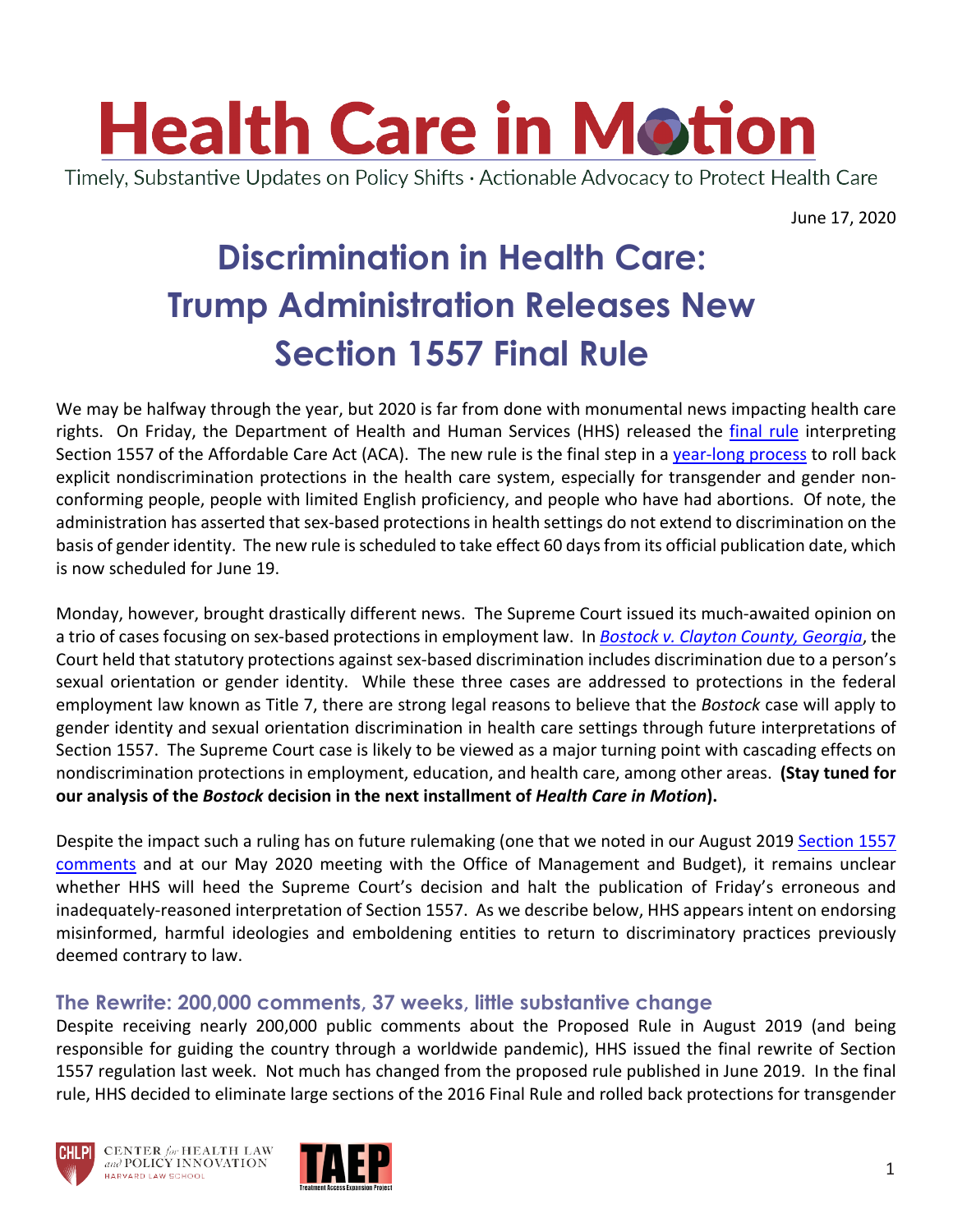people, people with limited English proficiency, and people who have had abortions, among others. Our prior coverage of the proposed rule is here, here and here.

#### **What does the rewrite do?**

- 1. Eliminates the definitions section, which clearly explained that sex-based discrimination included discrimination on the basis of gender identity and sex stereotyping.
- 2. Narrows the scope of the regulation by limiting the types of covered entities that are required to comply and to what extent their activities are subject to the regulation.
- 3. Deletes explicit explanations of discriminatory insurer practices.
- 4. Adds in Title 9's religious exemption (which was not incorporated explicitly or by reference in the ACA), along with other unrelated rules.
- 5. Repeals language access and tagline requirements, thereby eroding protections for people with limited English proficiency and people who are not familiar with health care rights.
- 6. Removes a provision that recognizes a private right of action in federal court for actions brought under Section 1557 (but takes no stand as to whether one exists).

#### *Sex*

A large focus of the Preamble to Friday's rule focuses on the agency's understanding of "sex" and whether discrimination on the basis of gender identity naturally falls within Section 1557's incorporation of Title 9's sexbased protections. HHS repeatedly puts forth an understanding of "biological" sex, while sidelining (and minimizing) the lived experience of Americans who know biology does not ascribe to only two categories. Yet, even using the framework of sex being binary and immutable, HHS fails to come to the same conclusion as the Supreme Court in *Bostock v. Clayton County, Georgia*—that federal law already prohibits gender identity discrimination as discrimination "on the basis of sex."

#### *Covered Entity*

HHS also digs its heels in on many of the other problematic changes that were present in the Proposed Rule. The agency insists that, unlike its expansive approach in other rulemaking, the types of entities required to comply with the regulation should be limited to those principally engaged in the business of providing health care, and, where an entity does not principally engage in providing health care but accepts federal financial assistance, only the program that accepts federal dollars is subject to the rule. Under this scope, when a health insurer accepts advanced premium tax credits through offering a product on a state exchange, they need only comply with Section 1557 for that particular plan; products sold elsewhere (without accepting federal dollars) need not comply. This interpretation of Section 1557 produces a patchwork of nondiscrimination protections across the insurance market and across the country, and is one of the many wrongs this law was meant to remedy.

## *HHS' Approach*

HHS couches the rollback of these protections in a framework of deregulation, rather than an ideological opposition to the protection of transgender people's health care rights. In fact, HHS notes "[t]he Department believes that all people should be treated with dignity and respect, regardless of their characteristics including



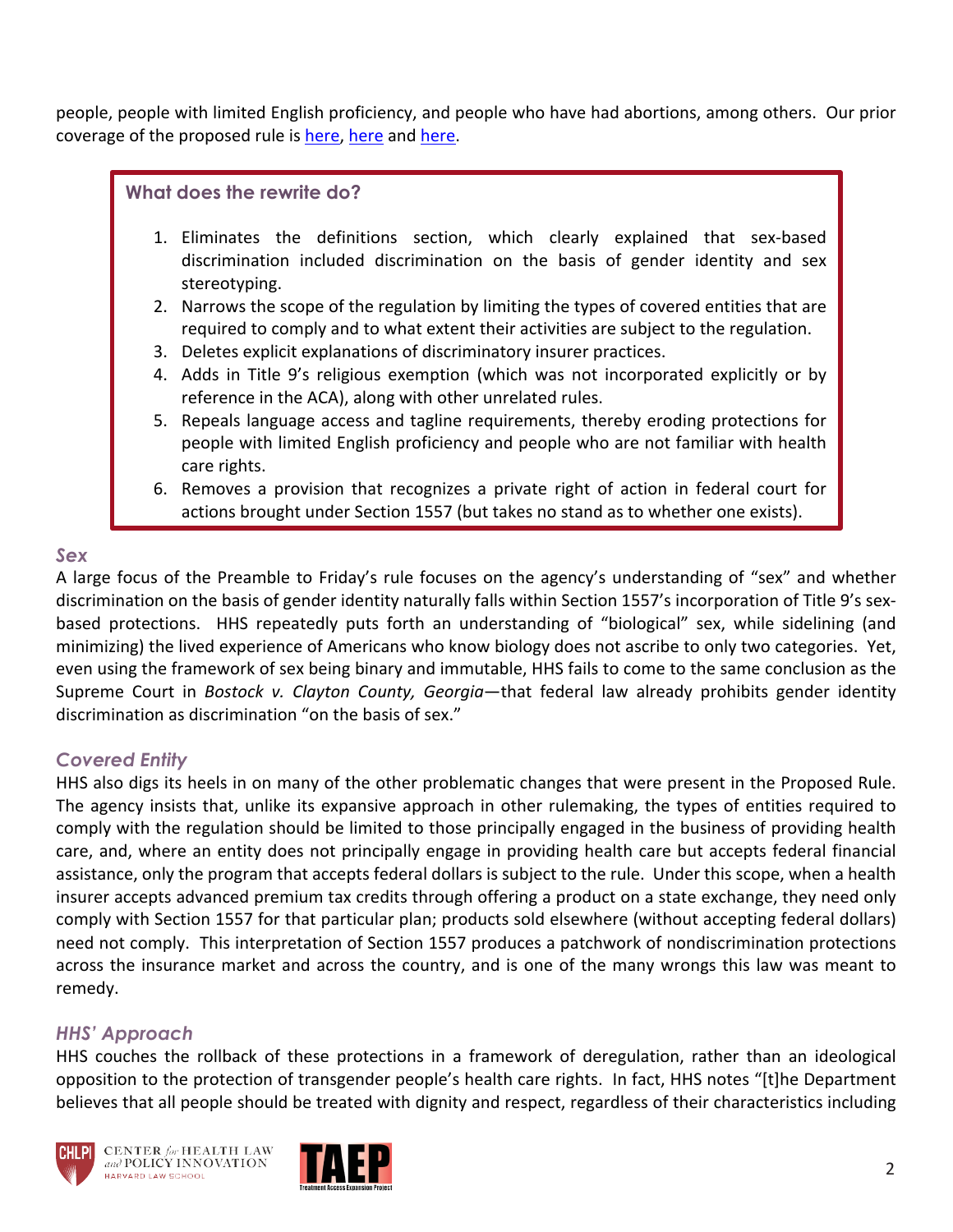their gender identity . . ." The rhetoric proves hollow, as the agency asserts that it is reasonable and nondiscriminatory for a health care provider to use pronouns that reflect a sex different than the one a person identifies with. In fact, the agency itself boldly misgenders people in the rule, including Kyler Prescott. Kyler was a 14 year-old transgender boy who faced repeated misgendering and inappropriate behavior from health care providers in May 2015 when seeking emergency medical care. Kyler committed suicide five weeks later. His mom Katharine filed a lawsuit against Rady Children's Hospital-San Diego for discriminating against her son. Under Friday's HHS rule, the hospital's treatment of Kyler would likely not run afoul of the federal statute that prohibits discrimination in health care.

HHS has also woven in many of the substandard arguments and characterizations that transgender people have had to face in the fight for their civil rights. For example, HHS notes that "removing or weakening such reasonable sex-based distinctions could undermine the equality of women." Additionally, HHS openly questions the value and effectiveness of gender affirming care and undermines the role that the World Professional Association for Transgender Health (WPATH) has in developing evidence-based medical guidelines (though the agency notes that even if medical providers were to reach a consensus about gender affirming care, it wouldn't necessarily change the regulation).

Throughout the 344-page document, HHS repeatedly notes that deletions of regulatory language will improve clarity for the rule. Rather than explicitly spelling out how such prohibitions on discrimination will apply to health programs and activities (i.e. enhancing clarity), HHS instead asserts that individuals can simply revert to or operate under implementing regulations of the four civil rights laws incorporated by Section 1557. This fails to consider that some regulations were not written with the health care system in mind and adds administrative burdens to individuals and covered entities determining how conflicting regulations ought to be resolved.

#### *Protecting people living with chronic illness & disability*

In response to concerns that the new rule (with its sweeping deletions) would encourage health care plans to discriminate against people living with chronic illnesses through insurance benefit design, HHS reaffirmed its commitment to strong enforcement. "The Department will enforce vigorously Section 1557's prohibition on discrimination on the basis of disability against all covered entities, including when discrimination is alleged to have taken place in benefit design." While it is worth noting that the narrowed scope of the rule will make addressing benefit design much more difficult in the future, we must also remember that HHS has already been approving Healthcare.gov plans that have discriminatory benefit designs. For example, Quartz (available to residents of Madison, Wisconsin who want to enroll in a 2020 plan on Healthcare.gov) places every FDAapproved co-formulated single tablet regimen (used by people living with HIV) on the highest cost-sharing tier. This type of benefit design discourages people living with HIV, who due to their chronic condition rely on consistent, affordable access to medications in order to manage their health and well-being, from enrolling in certain plans. Under the 2016 rule, issuers were explicitly on notice that they could not use such benefit designs to discriminate on the basis of disability; promises to enforce such prohibitions "vigorously" when they are not explicitly included in regulation seem likely to remain unfulfilled. $1$ 

 $<sup>1</sup>$  HHS also responded to concerns raised by people living with HIV and allies regarding the negative impact such a rollback would</sup> have on the president's commitment to ending the HIV epidemic. HHS wrote that they "remain[] committed to ensuring that those living with HIV or AIDS receive full protection under the law . . . ." Ensuring all people living with HIV have access to prescription



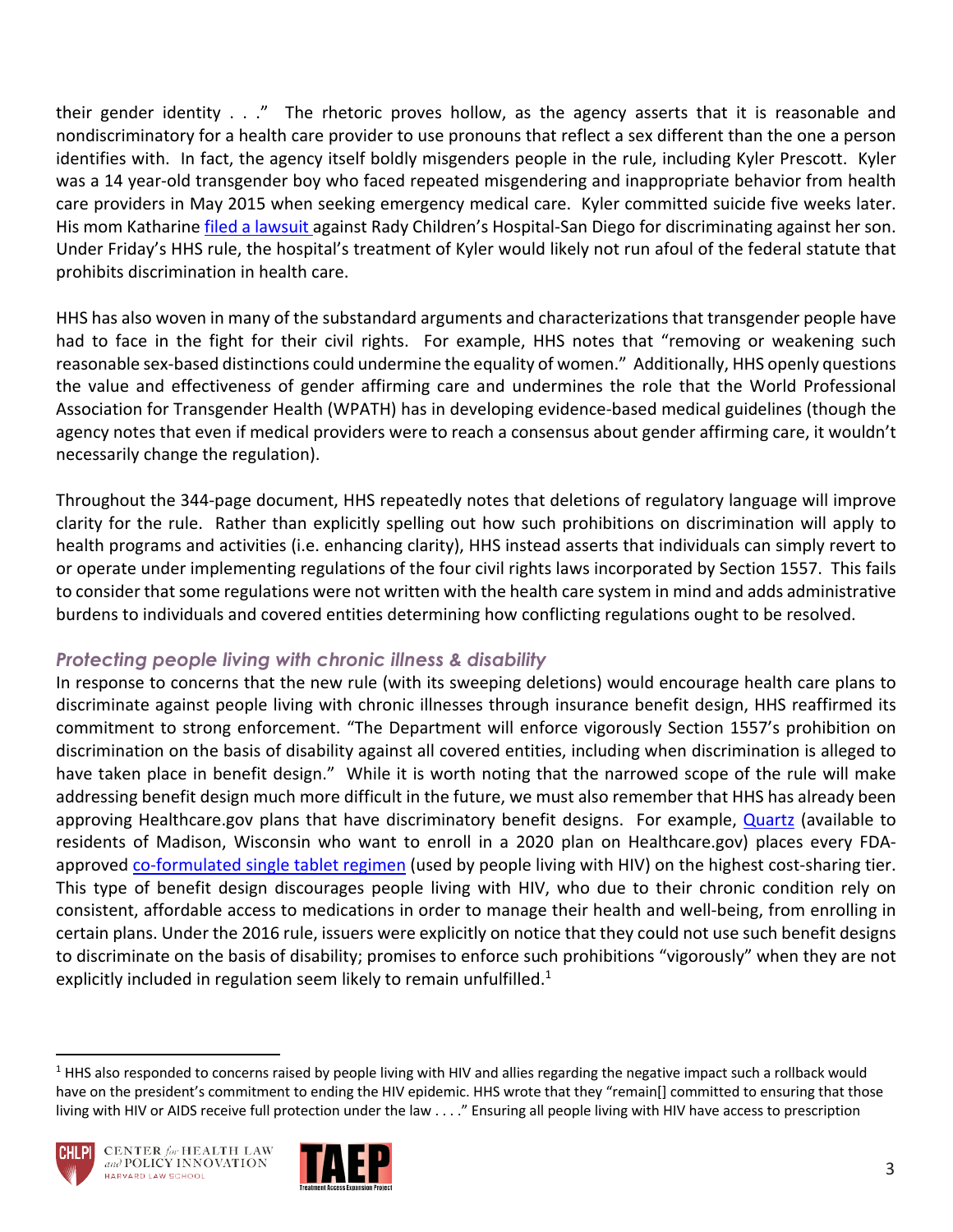### **Filing Complaints with HHS Office of Civil Rights**

CHLPI has filed several complaints with HHS about similar plans that discriminate against people living with HIV. Investigations into a majority of the complaints have been closed due to the plan no longer being sold on the Marketplace. However, we are not aware of any public steps by the administration to proactively address this trend of discrimination.

### **The Timing: 2,104,346 Coronavirus cases and counting**

While the final rule has not been published in the Federal Register (and thus could technically undergo changes before it becomes official), the release at this moment in time is a misguided and harmful move given the severity of the COVID-19 pandemic. The health care system is one of the most vital and central parts to our country's pandemic response, and it sits under enormous pressure. The United States represents about 27% of global COVID-19 cases as of June 15, 2020, and while many are energetically on the path to reopening, the pandemic is far from over.

The health care system has reported difficulty with staffing, space, financial resources, and medical supplies, to name a few, and many face budgetary obstacles as uncompensated care increases and revenue from non-COVID-19 related surgeries plummeted. Over 260 hospitals furloughed workers, and many are considering or have filed for bankruptcy. HHS recognized last summer that their proposed rule would result in additional costs to the health care system; release of this rule introduces burdens that can and should be avoided—especially during a pandemic.

Most importantly though, this final rule's rollback of explicit protections and narrowed scope would harm the very communities these protections are meant to serve. The impact of stigma and discrimination has been welldocumented and weigh even more heavily in the middle of a public health crisis. The National Center for Transgender Equality conducted a national survey of transgender people living in the United States and found one-third of respondents who had seen a health care provider in the year prior reported having at least one negative experience related to being transgender. This included verbal harassment and refusal of care.

This behavior, along with more systematic discrimination, can discourage people from seeking care, even when they have serious chronic conditions in need of medical attention. For example, the Transgender Law Center conducted a survey of transgender and gender non-conforming people living with HIV and found that 41% had gone more than 6 months or longer without medical care since their HIV diagnosis, and the most common reason why respondents reported going without medical care was previous or anticipated discrimination. Similar trends can be found in other vulnerable communities that have historically experienced discrimination, including people living with HIV, hepatitis C, and other chronic illnesses and people with limited English proficiency.

When we fail to protect vulnerable communities and give people cause to have deep mistrust in the health care system, we compromise their individual health and our country's ability to respond effectively to worldwide pandemics.

medications and nondiscriminatory care is key to any effective strategy to address the epidemic. Any move that weakens these nondiscrimination protections threaten to undermine gains made thus far.